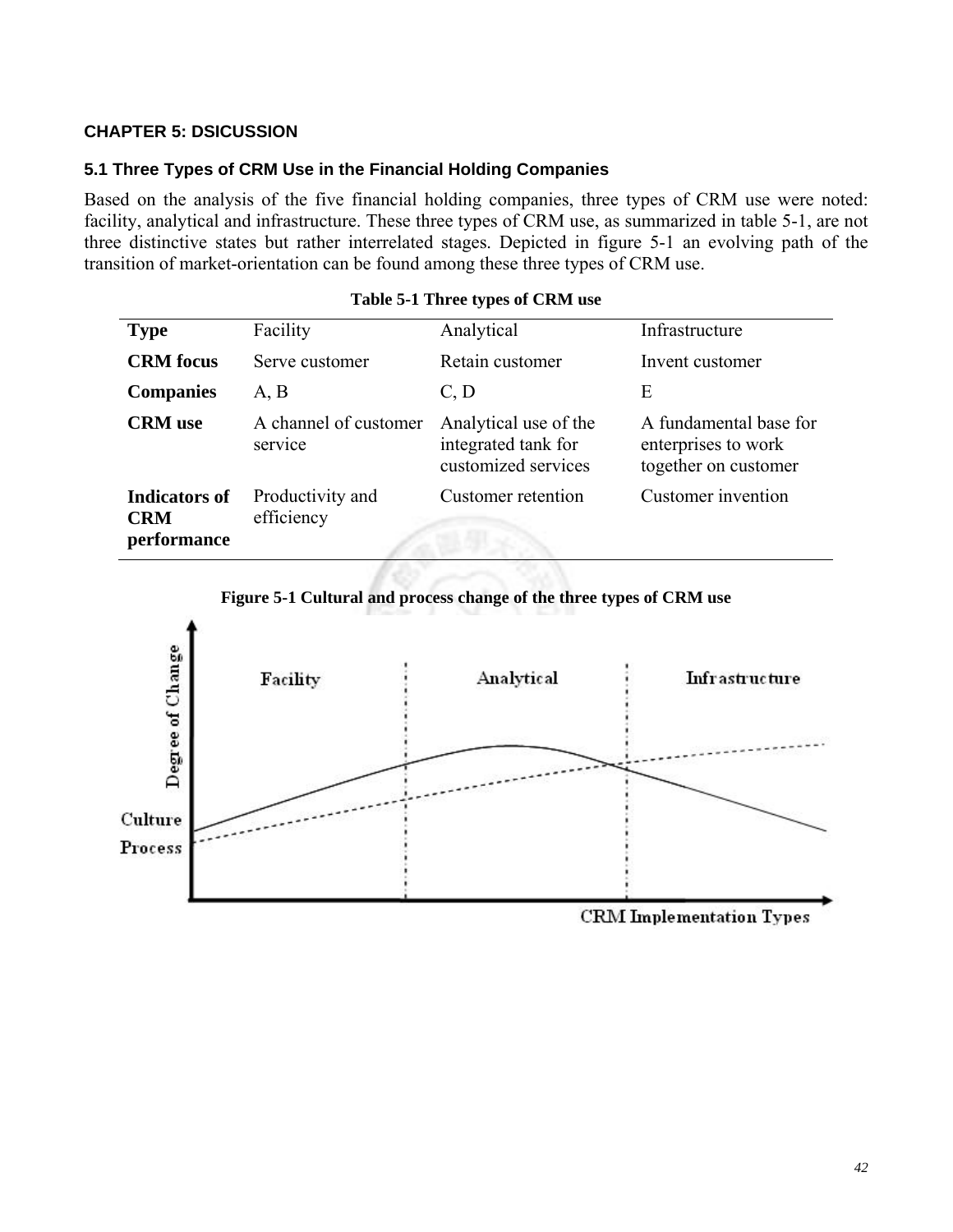

**Figure 5-2 Cultural and process growth pattern of the three types of CRM use** 

### **5.2 The Impact of CRM Use on Organizational Behaviors and Processes**

We then try to summarize the impact of CRM use on organizational behaviors and processes in table 5-2.

| <b>Type</b>                               | Facility                                                                                                     | Analytical                                                                                                                | Infrastructure                                                                                |  |  |
|-------------------------------------------|--------------------------------------------------------------------------------------------------------------|---------------------------------------------------------------------------------------------------------------------------|-----------------------------------------------------------------------------------------------|--|--|
| <b>CRM</b> on<br>departmental<br>behavior | Some impact on<br>intelligence<br>generation,<br>dissemination and<br>quick response to<br>customer requests | Strong impact on<br>intelligence generation,<br>dissemination. And<br>quick response to<br>customer and market<br>changes | Little impact on<br>departmental behavior                                                     |  |  |
| <b>CRM</b> on<br>individual               | Mainly in the<br>customer service area                                                                       | More innovative,<br>creative employee in<br>serving customers and<br>developing products                                  | Little impact on<br>individual $-$ since the<br>culture and processes<br>are already in place |  |  |
| <b>CRM</b> on<br>process                  | Impact mainly on<br>areas of customer<br>service                                                             | Process changes in most<br>customer related areas                                                                         | Flexibility built in the<br>end-to-end customer<br>service process                            |  |  |

|  |  |  |  |  |  | Table 5-2 The impact of CRM use on organizational behaviors |  |  |
|--|--|--|--|--|--|-------------------------------------------------------------|--|--|
|  |  |  |  |  |  |                                                             |  |  |

Learning from financial holding company A and B a service type of CRM use is noted. This type of companies installed call center, or contact center, as an additional channel for serving customers. It handles customer requests and provides information on customer complaints to production functions. Some outbound campaigns can be conducted as well. The CRM applications are applied by the call center to consolidate basic customer and product information. Due to the limited scope of information on customers, organizational and individual behavioral changes are not highly visible. However, organizations have started to learn the use of the new channel and developed processes of generating and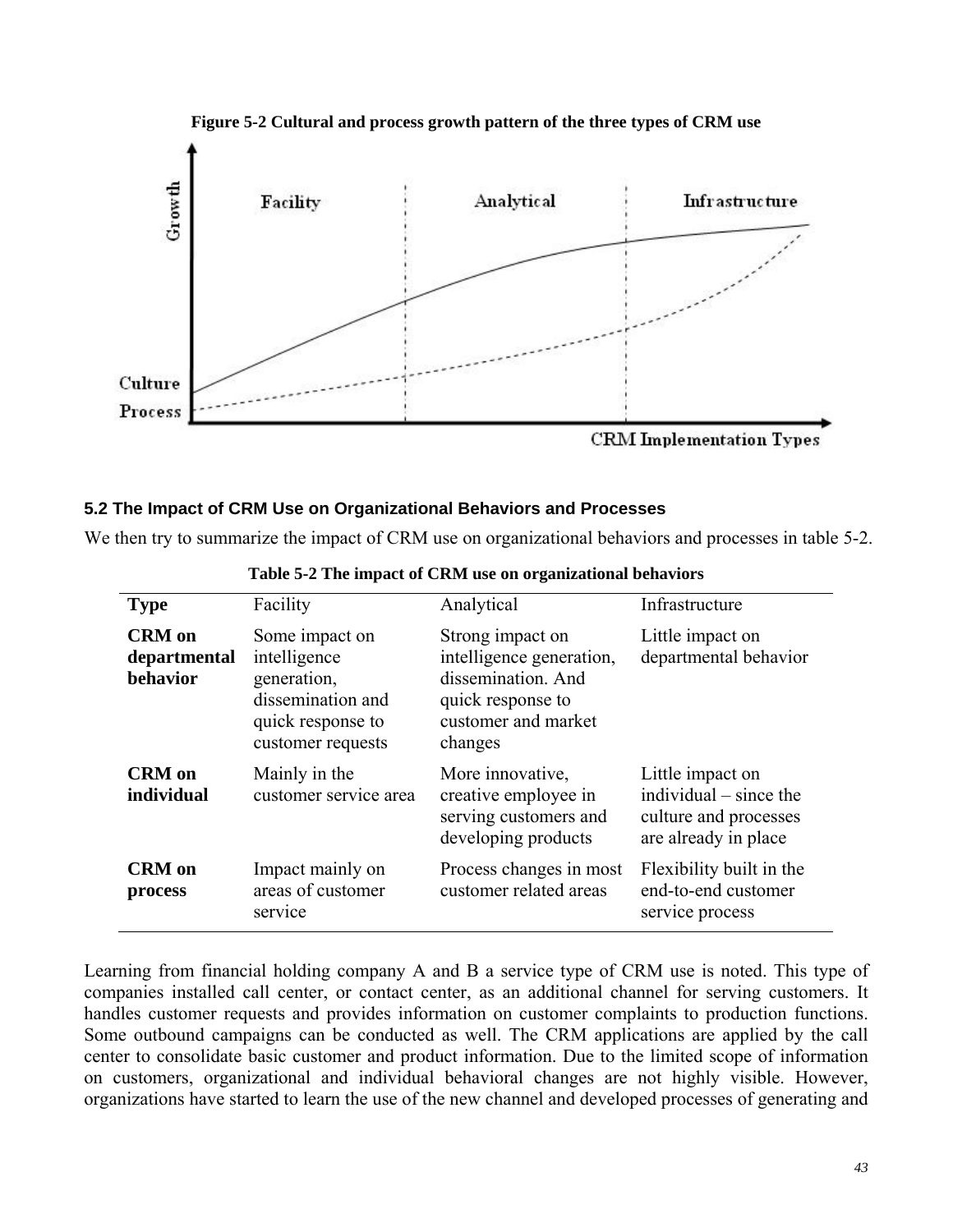disseminating customer information. The response to customer request is inevitably improved. At this stage the departments that receive the information tend to react passively to the revealed information.

Companies of service use of CRM tend to observe process changes in the customer service area. Increased productivity and customer satisfaction for more efficient service are the common indicators of CRM achievement. Process changes are mainly noted in the customer service department with some appreciations from the product planning departments for the consolidated customer requirements. Further benefits are reported in a few market promotion projects when the production, marketing and the call center operation work together in planning products and conducting campaigns. As commented by the business manager of Company A "Companies start to learn to manage customer relationship in an organized way". The journey of CRM learning has started.

Learning form company C and D companies an analytical use of CRM is noted. Using the analytical data companies try different ways of retaining customers. This kind of companies tends to invest in customer information integration. Data warehousing techniques are applied to integrate customer information of different business units and data mining techniques are applied to build models of customer behaviors. In order to use the information effectively companies learn to build cross departmental committee to share information, discuss customer trends and evaluate product plans. Increased interaction and cross-departmental team work enforce the generation and dissemination of business intelligence across the enterprise. Firm's capability of responding to customers and markets has increased knowledge of customer needs and wants. Departments are more aware of market and customer movements and react in team work. Due to the complete and descriptive information on customers employees are more empowered to attract customers in creative ways. Changes in the move to market orientation are highly recognized.

Benefits realized in the analytical use of CRM are mainly from the improvements of different value generation processes such as: flexible product development, increased market targeting, fast production and satisfied customer. Increased customer loyalty, higher retention rate and better channel management are reflected in the market performance. Information can be drilled down to different channels has enabled the shifted focus on channel and customization services.

The last type of CRM use is demonstrated in company E that uses CRM as an infrastructure in all customer related processes. The utmost goal of CRM use is to be able to invent customer. Company E has accumulated experience of using CRM for both service and analysis in most customer related areas. The market-orientation behavior has already implanted in the daily process, for example: across product and segment teams, end-to–end service design, customer information traffic control have been practiced long in the organization. Besides, individual measurements are tightly linked with customer value. Welltrained users with skills of drilling down the ready-assessed customer information can easily work with one another in developing new products for new segments. CRM influence of this stage is invisible.

Regarding benefits, companies of infrastructural use of CRM tend to gain benefits of all trades. Since customer focus is embedded in the end-to-end process from data collection, data analysis, data interpretation, to decision-making and implementation. The focus has shifted from product and channel management into segment management. Measurement is on the effectiveness of developing, maintaining and satisfying customers of the selected segments. Precision and flexibility are keys for taking the best advantage of CRM infrastructure. Enhanced CRM processes require external information on competitors and qualitative information on customers. It is a continuous journey of CRM extension.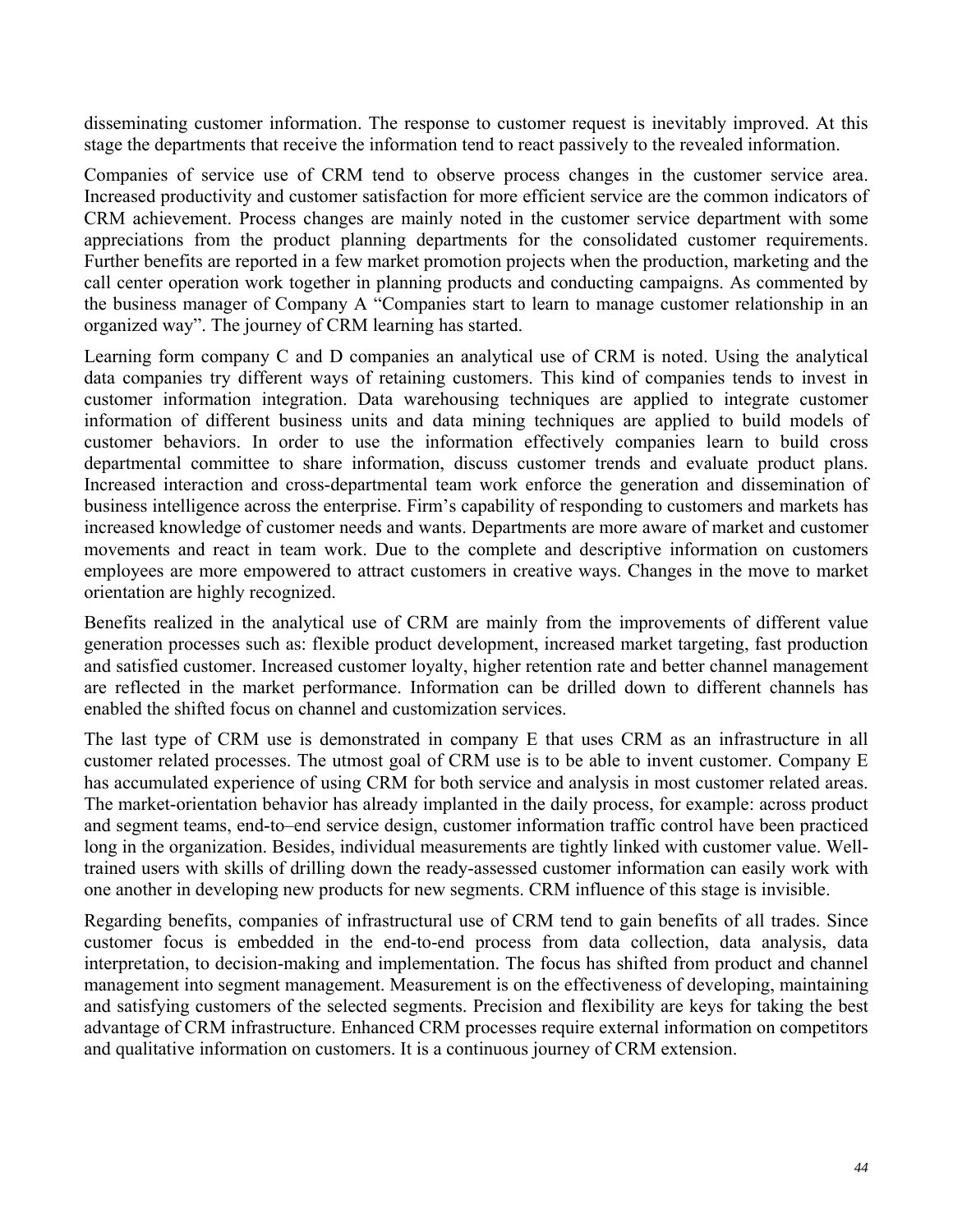## **5.3 The Process Impact, Benefits and Management Initiatives**

Summarized in table 5-3, companies of different types of CRM use have different management structure and focus.

Companies that use CRM for service purpose mainly satisfy customers with the efficient service channel. Customer information is owned by different business units with different formats and production processes. Multiple levels of reports have kept the head office a distance from customers.

| <b>Type</b>                       | Facility                                                                                                                                                                                                                                                                 | Analytical                                                                                                                                                                                                                                                                                                        | Infrastructure                                                                                                                                                                                            |  |  |
|-----------------------------------|--------------------------------------------------------------------------------------------------------------------------------------------------------------------------------------------------------------------------------------------------------------------------|-------------------------------------------------------------------------------------------------------------------------------------------------------------------------------------------------------------------------------------------------------------------------------------------------------------------|-----------------------------------------------------------------------------------------------------------------------------------------------------------------------------------------------------------|--|--|
| <b>CRM</b><br>knowledge           | Owned by business<br>units                                                                                                                                                                                                                                               | Centralized customer<br>information in<br>headquarter                                                                                                                                                                                                                                                             | Integrated information<br>shared by business units<br>and individuals                                                                                                                                     |  |  |
| Org.<br>processes                 | <b>Functional processes</b><br>within business units                                                                                                                                                                                                                     | Integrated processes<br>controlled and<br>coordinated by head<br>office                                                                                                                                                                                                                                           | Integrated service from<br>end to end focused on<br>customers' needs                                                                                                                                      |  |  |
| Org.<br>structure                 | Bureaucratic structure<br>Long distance<br>between head office<br>and customer                                                                                                                                                                                           | Centralized decision-<br>making coordinated by<br>cross-department<br>committee                                                                                                                                                                                                                                   | Distributed decision-<br>making along the value<br>generation processes                                                                                                                                   |  |  |
| <b>Top</b><br>management<br>focus | Encourage the<br>$\bullet$<br>learning of the use<br>of the new<br>channel.<br>Enforce close link<br>$\bullet$<br>between CRM<br>operator and<br>product<br>development<br>Structured plan on<br>$\bullet$<br>learning the use of<br>the new channel<br>and information. | Direct involvement<br>in the CRM team.<br>Design proper<br>$\bullet$<br>structure for<br>decision making.<br>Cultivate cross-<br>$\bullet$<br>departmental<br>practice.<br>Build a mechanism<br>$\bullet$<br>on managing<br>conflicts among<br>multiple customer<br>owners.<br>Enhance users'<br>analytical skill | Leverage the<br>$\bullet$<br>infrastructure on<br>competition in<br>precision<br>Allocate proper<br>$\bullet$<br>resource on segment<br>development<br>Institutionalize the<br>management of<br>CRM cycle |  |  |

### **Table 5-3 CRM management and top management initiatives**

Top managers in this type of company tend to delegate the CRM use to the service department. Both interviewees of company A and B emphasized the importance of a clear vision of the use of the new channel with enforcement on cross departmental information sharing. It seems that the more the employees learn the use of the CRM information the more benefits can be gained with the use of CRM. In the beginning of the CRM implementation companies learned the use of CRM mainly from their consultants. Later on, some tricks of using CRM are learned from competitors and business partners. Employees of company A and B believe that a structured learning plan on CRM use can increase the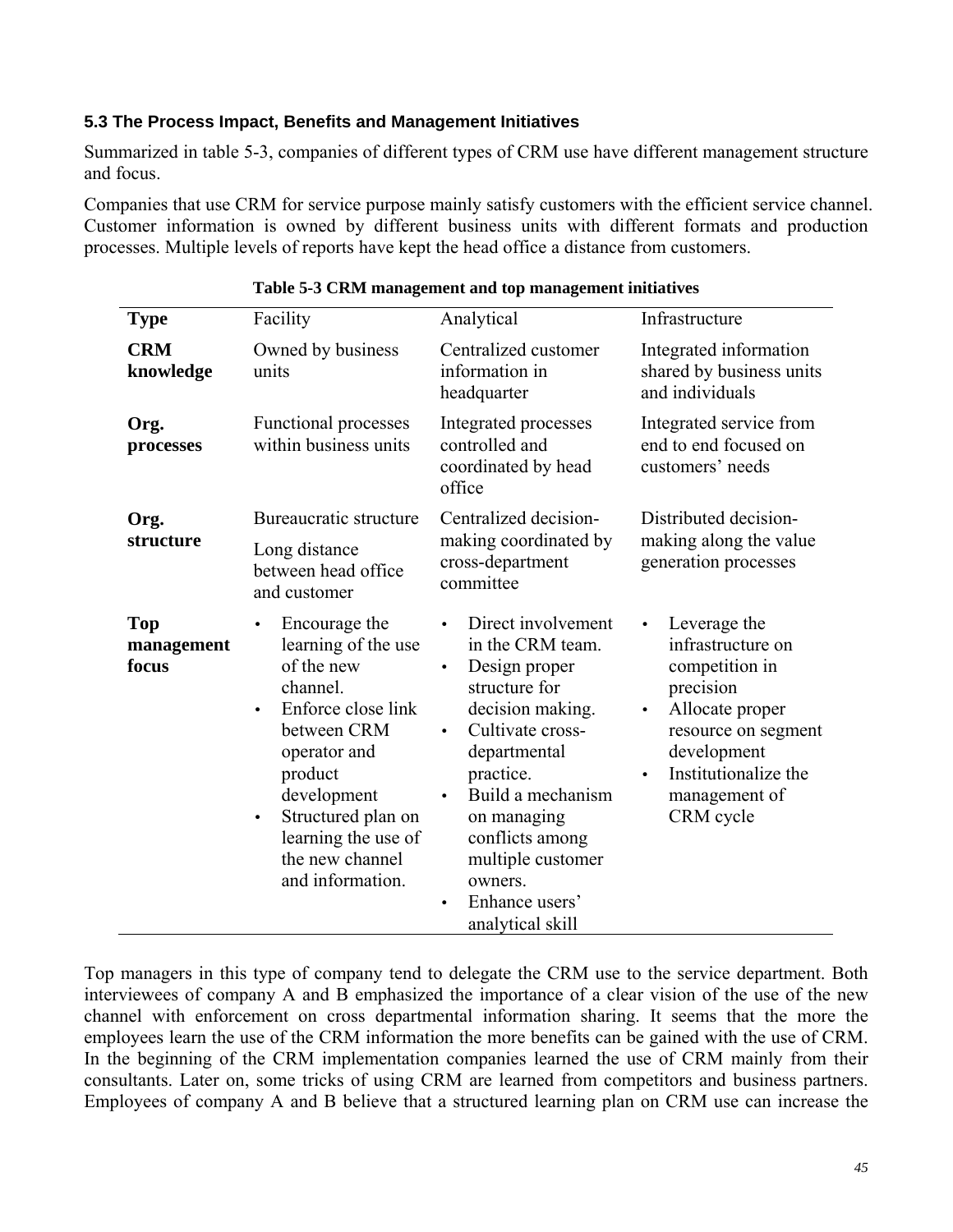return of the CRM investment. Instead of passively respond to customer complaints company A shared a successful product campaign project. The project was lead by managers in the product development department who plan a product campaign on an old life insurance product which has been left on the shelf for months. With careful plan and strong self-motivation, companies have to win the teamwork closely with call centers around the nation to promote the product. In the end of the three months campaign sales have been boosted up 60%. Accountable manager as the cheerleader and active implementer can be another important way of enhancing the beneficial use to CRM.

Companies that use CRM for analytical planning learn to retain customers through effective management of products as well channels. At this stage top management and planning team are closer to customers. Customer data were centralized and owned by the head office; processes were controlled and coordinated by head office as well. Decision-making were lead by head office with committed business units and operational departments.

Top managers of analytical type of CRM use tend to, or probably are required to, involve directly in organizing the structure, managing conflicts and designing products. A cross-department committee including: product development, front-line sales, production, customer services is formed. Regular meeting are conducted. One of the major challenges is to consolidate customer contact channels and provide consistent services. In order to achieve this goal, customer ownership, customer data assess policies, and channel profitability analyses are all important tasks. Companies are learning the integrated customer database as well as techniques of modeling the data. Cross-departmental projects enable customer-focused changes in marketing and product development integration. More discussion is on strengthening sales and distribution channels and promoting channel sales and services. During this period of CRM use many conflicts among multiple channels and products arose. Top managers are required to mediate among different product lines for overlapped customers and channels. In addition, developing skillful users with the capability of drilling down to the knowledge tank for proper customer analysis is another critical task for business managers to plan on.

Moving on to the infrastructure stage, processes are well connected with complete information of customer profile and contacts. The organizations are structured around projects with resources well distributed. Taking company E as an example, it installed the customer call center 15 years ago and conducted business process reengineering (BPR) project 5 years later. There were three major changes in the BPR project: customer data integration, customer-focused process redesign, and the structure reorganization. By that time, there was no such term as customer relationship management yet. However, the whole project was to transform the organization from product centric into customer centric with a goal of flexible customer relationship management. Customer information files that spread over different product records were integrated and consolidated by a single customer account. Business processes were redesigned around the customer contact points. Functional processes were broken into modular customer service processes and realigned with different customer projects. The organizational structure was flattened with minimum levels of communication. The reengineering project took more than five years which gradually transformed the organization into a market-oriented organization. Of the reengineering project an infrastructure was built with standardized and modularized processes, mature mechanism on managing conflicts, capable users who speak common language on customers, and proper measurement focusing on customers.

Top management of this stage did not spend as much time as it is in the previous stage. The main goal is to leverage the existing infrastructure on building competitive edge in precision. Continuous improvement is institutionalized with permanent personnel overlooking the rules of managing CRM and improving CRM processes. Individualized relationships are gradually built with the aim of improving